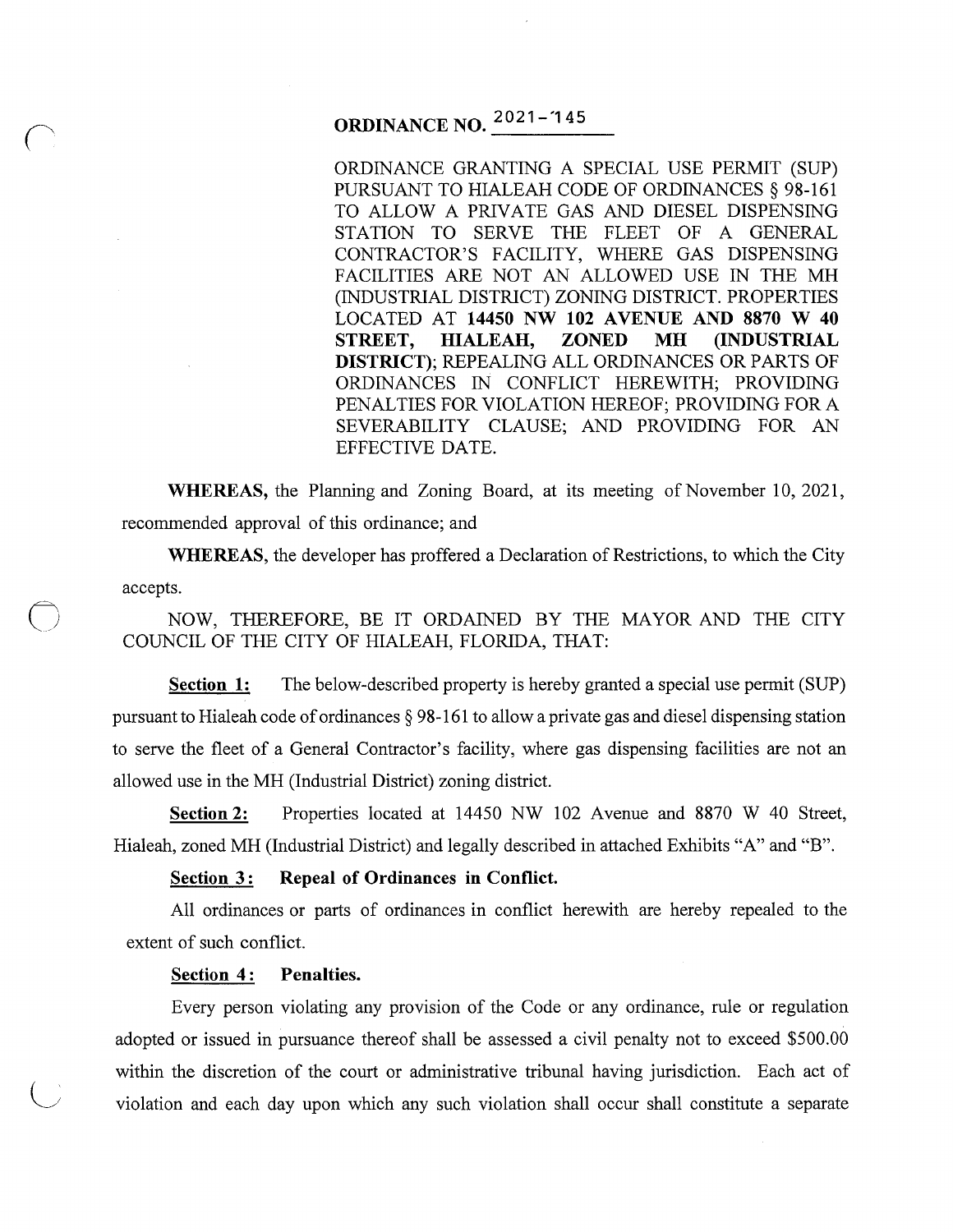r offense. In addition to the penalty prescribed above, the city may pursue other remedies such as abatement of nuisance, injunctive relief, administrative adjudication and revocation of licenses or permits.

### **Section 5: Severability Clause.**

If any phrase, clause, sentence, paragraph or section of this ordinance shall be declared invalid or unconstitutional by the judgment or decree of a court of competent jurisdiction, such invalidity or unconstitutionality shall not affect any of the remaining phrases, clauses, sentences, paragraphs or sections of this ordinance.

## Section 6: Effective Date.

This ordinance shall become effective when passed by the City Council and signed by the Mayor or at the next regularly scheduled City Council meeting, if the Mayor's signature is withheld or if the City Council overrides the Mayor's veto.

PASSED and ADOPTED this 14 day of December , 2021.  $\frac{1}{\text{Carl Zegby}}$ Council President day of December Attest: Approved on this  $2<sup>1</sup>$ 2021. Marbelys Fatjo, City Clerk Mayor Esteban Bovo, Jr. Ordinance was adopted by 4-0-3 vote with Approved as to legal sufficiency and form: Councilmembers, Calvo, Garcia-Roves, Rodriguez and Zogby voting "Yes" and with Council Vice President Perez, Council Member De la Rosa and Council Member Lorena<sup>1</sup> ravo, City Attorney Tundidor absent. S:\DJ\ORDINANCESY4450 NW 102 Ave and 8870 W 40 St MH SUP allow private gas and diesel dispensing station (p&z 11.10.21).doc

deport of Scrivener's Error - On December 14, 2021, the City Council approved Ordinance numbered 2021- 133 and Ordinance numbered 2021-134, granting certain variances from the zoning code on property located at 14450 Northwest 102nd Avenue and the parcel adjacent to that property identified under Folio No. 04~2020-001-0042.

 $\bigcirc$ 

the address provided for the parcel identified under ~olio N~. 04-2020-001-0042 was 8870 West 40th Street m the title and Section 1 of each of the ordinances. The address was incorrect and should have been 40th Avenue, not 40th Street. Accordingly, the title, Section 1 and any other reference to this parcel in Ordinances<br>**Mumbered 2021, 122 av. LOSS** 

;hould be corrected as follows: Title: PROPERTY LOCATED AT 14450 NW 102 AVENUE AND 8870 WEST 40 AVENUE, HIALEAH, ZONED MH (INDUSTRIAL DISTRICT). Section 1:

Property located at 14450 N.W. 102 Avenue and 8870 West 40 Avenue, Hialeah, zoned MH (Industrial District) and legally described in attached Exhibits "A" and "B" (LAW DEPARTMENT)

(ZONING)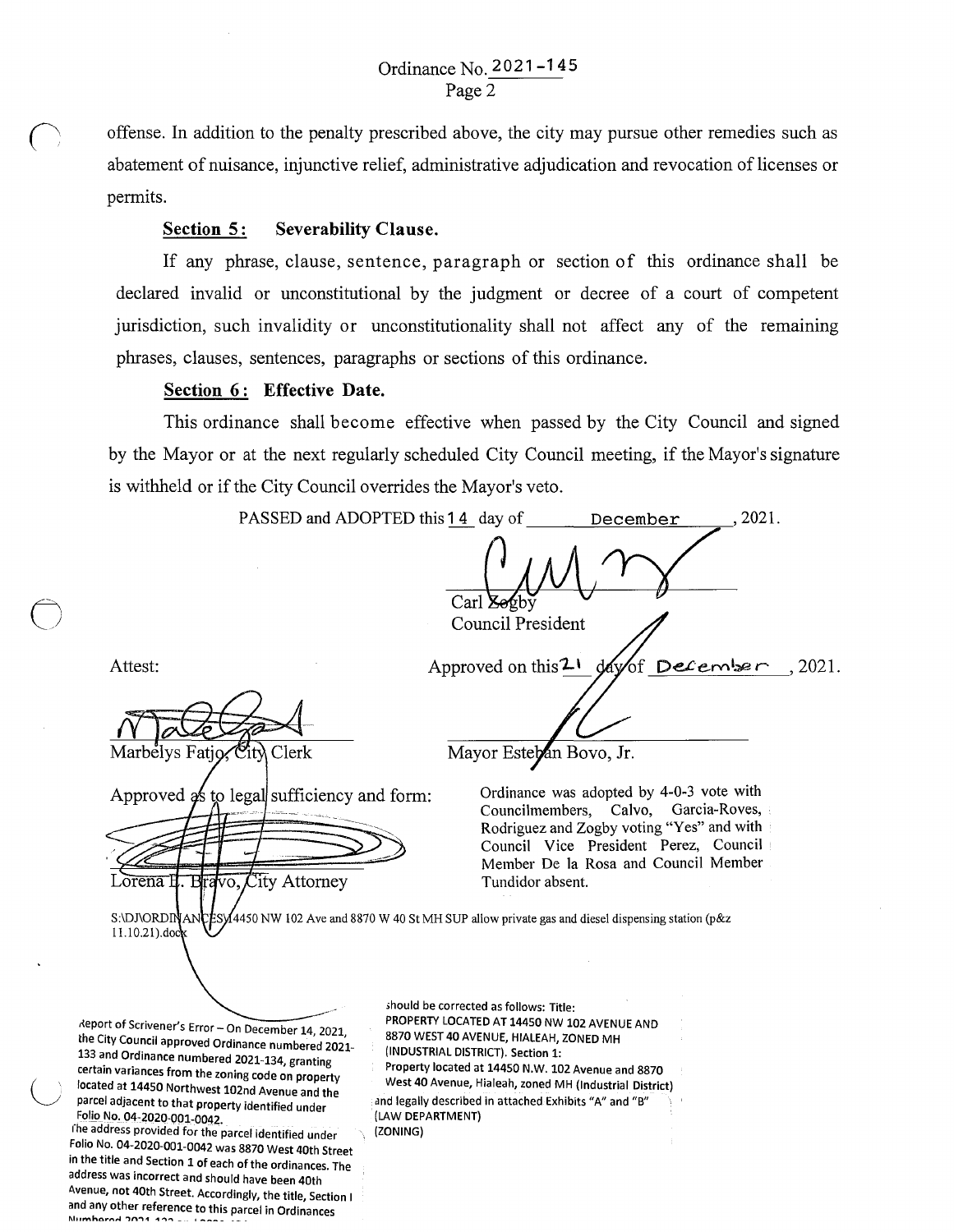# **EXHIBIT "A"**

That portion of Tracts 2 and 3 in the Southwest 1/4 of Section 20, Township 52 South, Range 40 East, "CHAMBERS LAND COMP ANY SUBDIVISION", according to the Plat thereof, recorded in Plat Book 2, at Page 68, of the Public Records of Miami-Dade County, Florida; the same being a portion of area "LAKE "A" as shown on an tinrecorded layout entitled "PENNSUC04 LAKES", described as follows:

Commence 567.5J feet South of the Center of said Section 20 (same as the Northeast corner of Tract 1, Plat Book 2, Page 68) measured along the centerline of said Section 20; thence go South 89 degrees 50 minutes 15 seconds West, for a distance of 60.05 feet, to the POINT OF BEGINNING; thence continue South 89 degrees 50 minutes 15 seconds West, for a distance of 440.36 feet, to the East line of said Lake "A"; thence go South 02 degrees 29 minutes 48.5 seconds East, along the East line of said Lake "A" for a distance of296.80 feet, to a point; thence go North 89 degrees 50 minutes 15 seconds East, for a distance of 440.36 feet, to a point; thence go North 02 degrees 29 minutes 48.5 seconds West, 60 feet West of and parallel with the centerline of said Section 20, for a distance of 296.80 feet, to the POINT OF BEGINNING.

THE ABOVE DESCRIBED REAL PROPERTY IS ALSO KNOWN BY THE FOLLOWING LEGAL DESCRIPTION.

 $\bigcirc$ 

That portion of Tracts 2 and 3 in the Southwest 114 of Section 20, Township 52 South, Range 40 East, CHAMBERS LAND COMPANY SUBDIVISION, according to the Plat thereof, recorded in Plat Book 2, at Page 68, of the Public Records of Miami-Dade County, Florida, described as follows: Commence at the Southeast comer of Tract 4 of said CHAMBERS LAND COMPANY, SUBDIVISION, thence run N. 02°29' 48" W., along the East line of said Tract 4, for a distance of 455.73 feet, to a point; thence run S. 89° 50' 15" W., parallel to the South line of said Tract 4, for a distance of 60.05 feet, to the POINT OF BEGINNING of the following described property; thence continue along the same bearing, for a distance of 440.36 feet, to a poirit on the water's edge of a lake as shown on the Plat of RINKER LAKE, according to the Plat thereof, recorded in Plat Book 82, at page 47, of the Public Records of Miami-Dade County, Florida; thence run N.2° 29' 48 W., along the water's edge of the said lake, for a distance of 296.80 feet, to a point; thence run N. 89° 50' 15" E., along the water's edge of said lake, for a distance of 440.36 feet, to a point on the West right of way line of NW 102nd A venue, as platted and shown on the said Plat of RINKER LAKE; thence run S.2° 29' 48" E, along the West right of way line of said N.W. 102nd Avenue, for a distance of 296.80 feet, to the POINT OF BEGINNING, lying and being in Miami-Dade County, Florida.